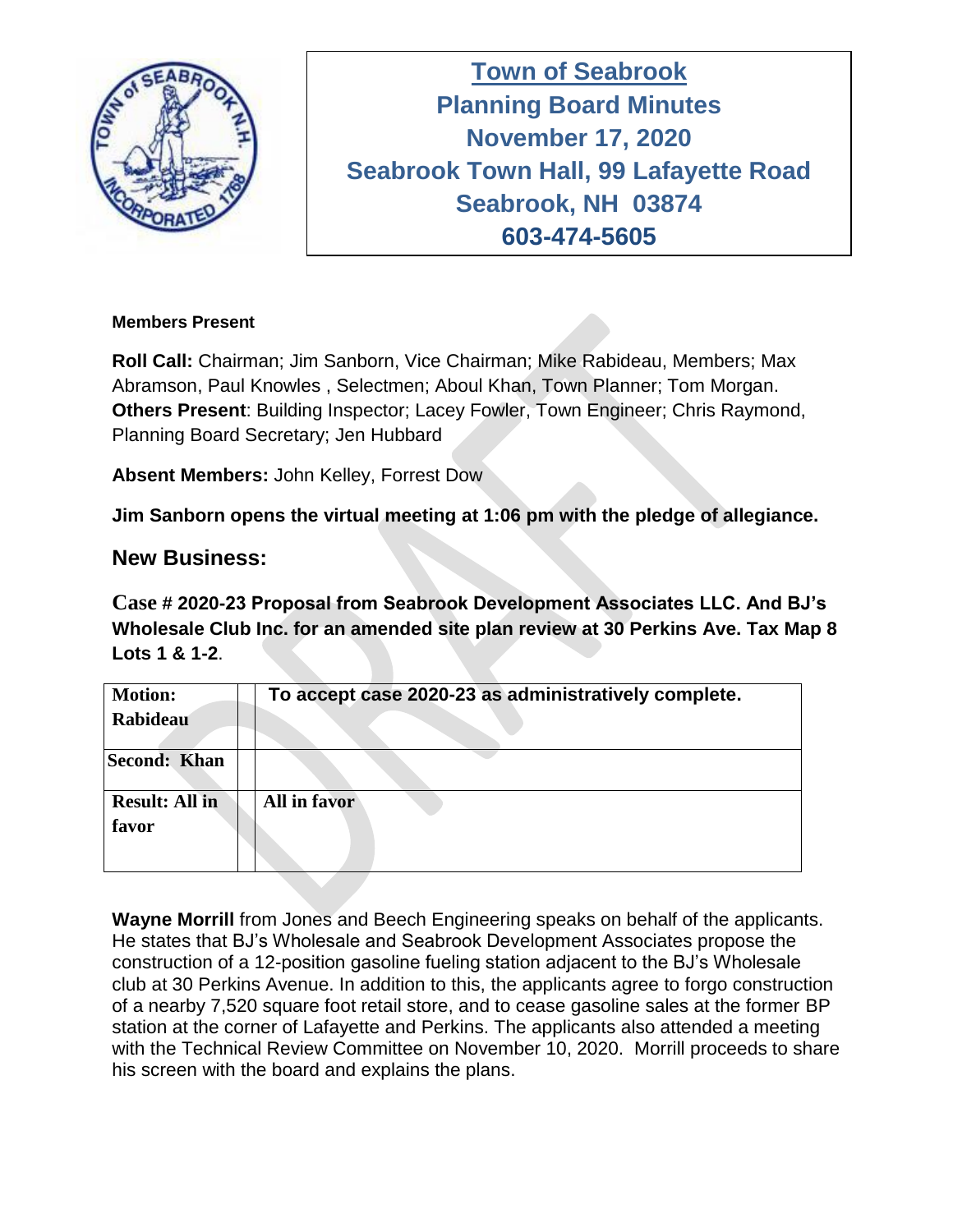**Traffic Engineer Shaun Kelly** speaks on behalf of the traffic impact assessment that has been done on the property. He states that using trip-generation statistics published by the Institute of Transportation as well as empirical data collected at operational BJ's fueling facilities, the project is expected to generate no notable change to peak-hour traffic generation. He also states that the applicant is committed to implementing all approved off-site mitigation measures associated with the project. These include the widening of Perkins Ave. to provide a two lane approach to route one as well as the construction of a new southbound right turn lane on route-1 to serve as an entrance to the site.

**Khan** would like to know if Mr. Kelly has visited Perkins Ave personally. **Khan** would like to know if they studied how the gas station is going to impact the residents that live there. **Kelly** says they did take the residents into consideration and they are offering a second lane to provide additional capacity on Perkins Ave for the residents to access route one easier. **Khan** also asks **Morrill** what the proposed status of the entrance from route 107 looks like. **Morrill** states that they are still pursuing that. **Fowle**r asks about the 11 foot wide road into Perkins, is it wide enough for the fire trucks to get through if there are cars waiting at the light. **Morrill** will get in touch with Koko to make sure the road is wide enough for the fire trucks to pass through. **Morgan** is a little skeptical of the numbers from the traffic study. He feels that BJ's is not a very busy gas station that they have proposed. **Morgan** suggests that the board should take on their own traffic study. **Abramson** suggests that the BP station remain open instead of adding the new gas station. **Morrill** believes leaving that BP station open would cause more problems on route one with traffic. **Khan** agrees that the board should have their own traffic expert conduct a study. **Knowles** asks who is going to be paying for that. Morgan says the applicant will pay for it. **Morrill** states they will pay for that third party review. **Khan** asks if we are still keeping the pond. **Morrill** states yes. **Khan** asks that the applicant should reach out to Seabrook Village about the change in plan. **Sanborn** asks if **Morrill** has been in touch with Terry about the gas station. **Morrill** states they have not gone through the gas station with Seabrook Village but he will get in touch with them. **Morgan** asks **Morrill** to explain the sound wall. **Morrill** states that they are looking to move the sound wall further away from the property line, move the sound wall to the top side of the detention pond. **Khan** likes the idea. They will be saving lots of trees this way. **Khan**  asks if there is anything else that can be done to improve Perkins Ave. **Morrill** says that they have changed Perkins Ave to a dead end. They also made a dedicated turn just for the Seabrook Village residents and a bus stop. They also added a sidewalk and expanded Perkins Ave. **Khan** asks what the plan will be for the BP station. **Morrill**  states that once the new gas station gets approved the BP will be shut down and won't be a gas station any longer. As for right now they don't know the plans for the building. **Rabideau** asks if there are going to be any ballads over by The City store to prevent people from driving over the grass and such. **Morrill** says there will be something temporarily so people don't cross there. **Rabideau** asks if there will be signage on the North side as well as on the South side of the proposed canopy. **Patrick** states yes there will be signage on both sides.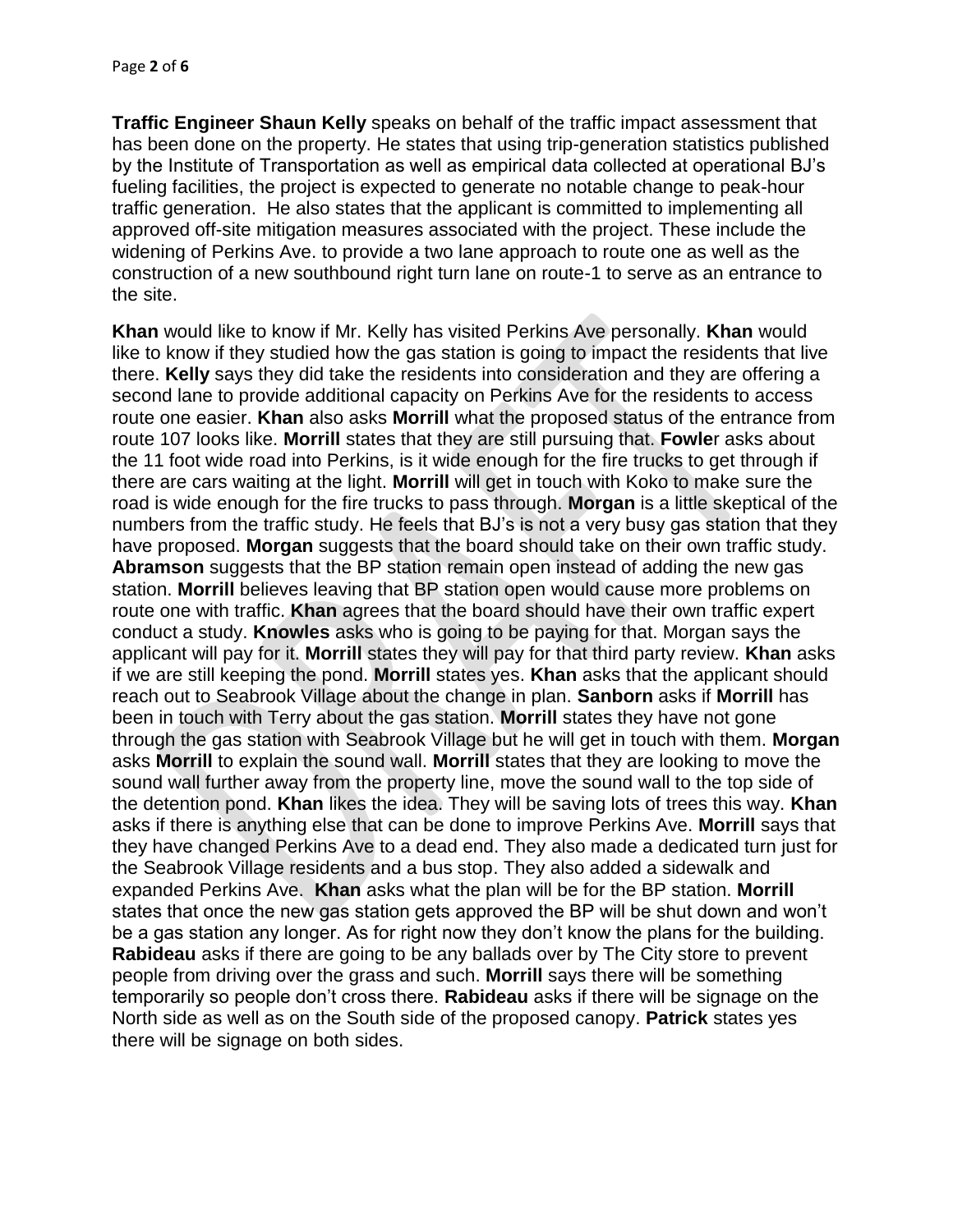| <b>Motion:</b><br>Rabideau | Request that the Town Planner coordinate an<br>independent traffic study for the BJ's gas station<br>focusing mostly on Perkins Ave. |
|----------------------------|--------------------------------------------------------------------------------------------------------------------------------------|
| Second:<br><b>Sanborn</b>  |                                                                                                                                      |
| <b>Result:</b>             | <b>All in Favor</b>                                                                                                                  |

**Khan** would like to ask Tom Morgan, the Town Planner, and Chris Raymond from TEC to confirm that the gas station in question isn't in violation of the 1,000 foot zoning ordinance. **Raymond** states that he brought that question up at TRC and Morrill presented a whole separate plan to show the proximity of the gas stations in regards to the proposed BJ's gas. **Morgan** was interested in **Morrill's** methodology and how he came up with the 1,000 feet. **Morrill** explained the methodology behind the plan and states that it is measured from property line to property line. **Morgan** would like to know if there is a professional stamp on the plan. **Morrill** states they will do whatever it takes to be compliant. **Morrill** also says that he will send a formal written statement back to the board regarding Tom's comments and any issues that arise from TRC. **Morgan** asks if there is any new signage being proposed. **Morrill** states that the only new signage are the ones on the canopy, everything else stays the same.

### **Chairman opens it up to the public @ 2:10 pm;**

**John Cronin** speaks on behalf of his clients, Mabardy and Mitchell. He states that Mr. Mabardy feels that he has rights to continue his current gas station at BP. He doesn't feel that the application meets the requirements of 676.4 and believes there should be a condition of approval. He believes that a variance would be required in order to operate this gas station. **Cronin** asks to take a better look at the traffic plan because he believes that the gas station that is being compared to is not an appropriate comparable. **Cronin**  asks if the applicant will be abandoning the gas station near Hobby Lobby. **Morrill** states for the record that they will not be abandoning the Hobby Lobby proceeding. Once they receive approval for this new gas station, then they will stop that. **Morrill** also states there are no drinking wells on the property and they will locate any irrigation wells on the plan. **Khan** would like to inform Morrill that the board has taken out the 30 day policy so they need not wait the 30 days for recording purposes.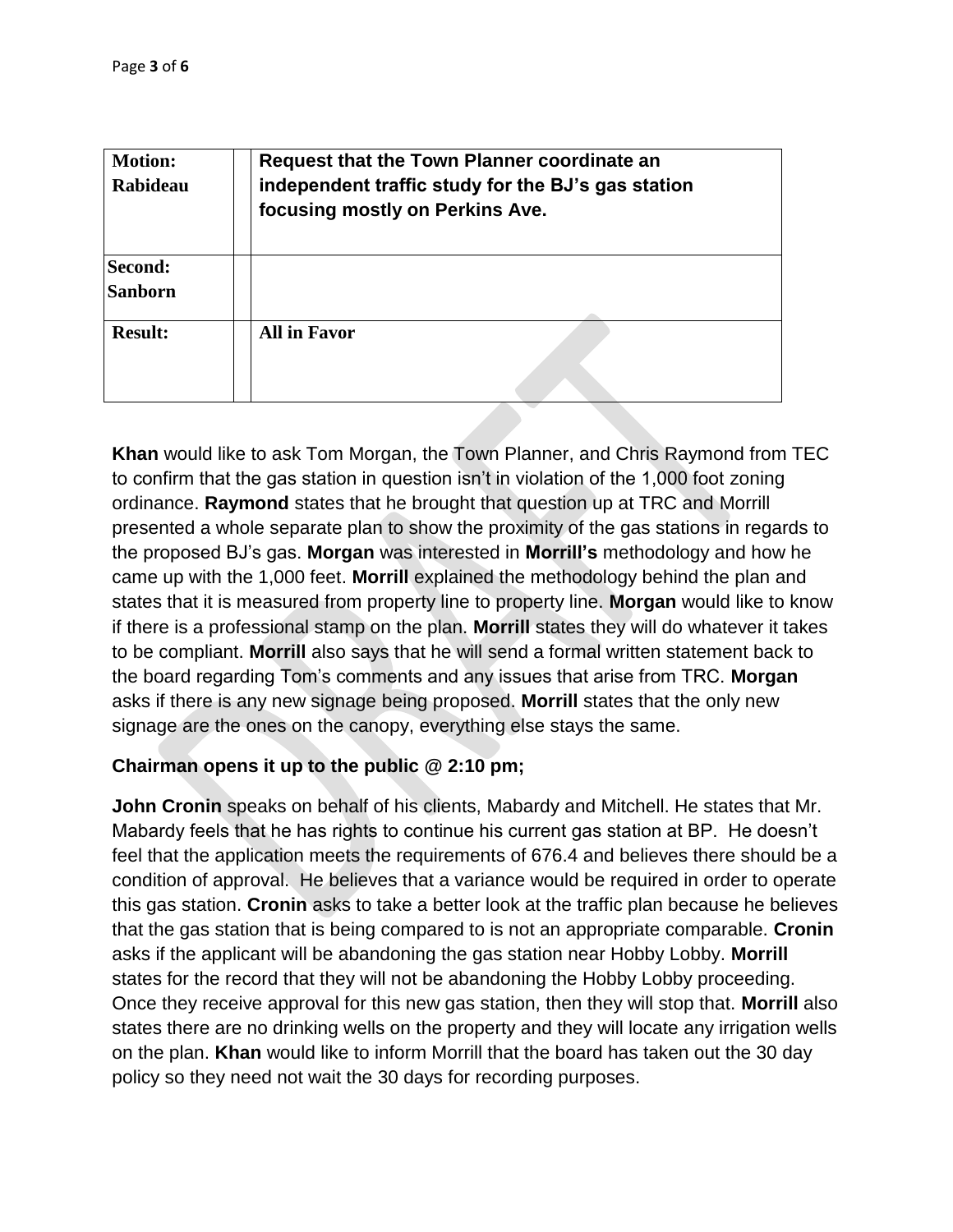## **Chairman continues case 2020-23 to December 15th @ 1:00 pm**.

**Wayne Morrill** speaks on behalf of the plan referenced to moving the sound wall that was originally approved by the board as case 2017-26. He states that they are moving the wall further away from the property line. He states Seabrook Village has sent a letter to the members stating that they are on board with the new plan.

| <b>Motion:</b><br><b>Khan</b> | To approve the amended site plan for the sound wall from<br>case 2017-26 and the Town will waive jurisdiction. |
|-------------------------------|----------------------------------------------------------------------------------------------------------------|
|                               |                                                                                                                |
| <b>Second:</b><br>Rabideau    |                                                                                                                |
|                               |                                                                                                                |
| <b>Result:</b>                | All in favor                                                                                                   |

**Chairman** is looking for a motion to approve the proposed revisions to the zoning ordinance and subdivision regulations relative to FEMA's new floodplain map. He opens the meeting up to the public at 2:26 pm for any questions or comments. **Seeing None.**

| <b>Motion:</b><br><b>Rabideau</b>            | To approve:<br>Section 24.120 of the Zoning Ordinance<br>Section 4.230 of the Zoning Ordinance<br>Section 6.115 of the Subdivision Regulations related to flood<br>hazards in the town of Seabrook. This is based on an updated<br>change of date on the map and doesn't need to go to Town<br>meeting. |
|----------------------------------------------|---------------------------------------------------------------------------------------------------------------------------------------------------------------------------------------------------------------------------------------------------------------------------------------------------------|
| Second:<br><b>Abramson</b><br><b>Result:</b> | All in favor                                                                                                                                                                                                                                                                                            |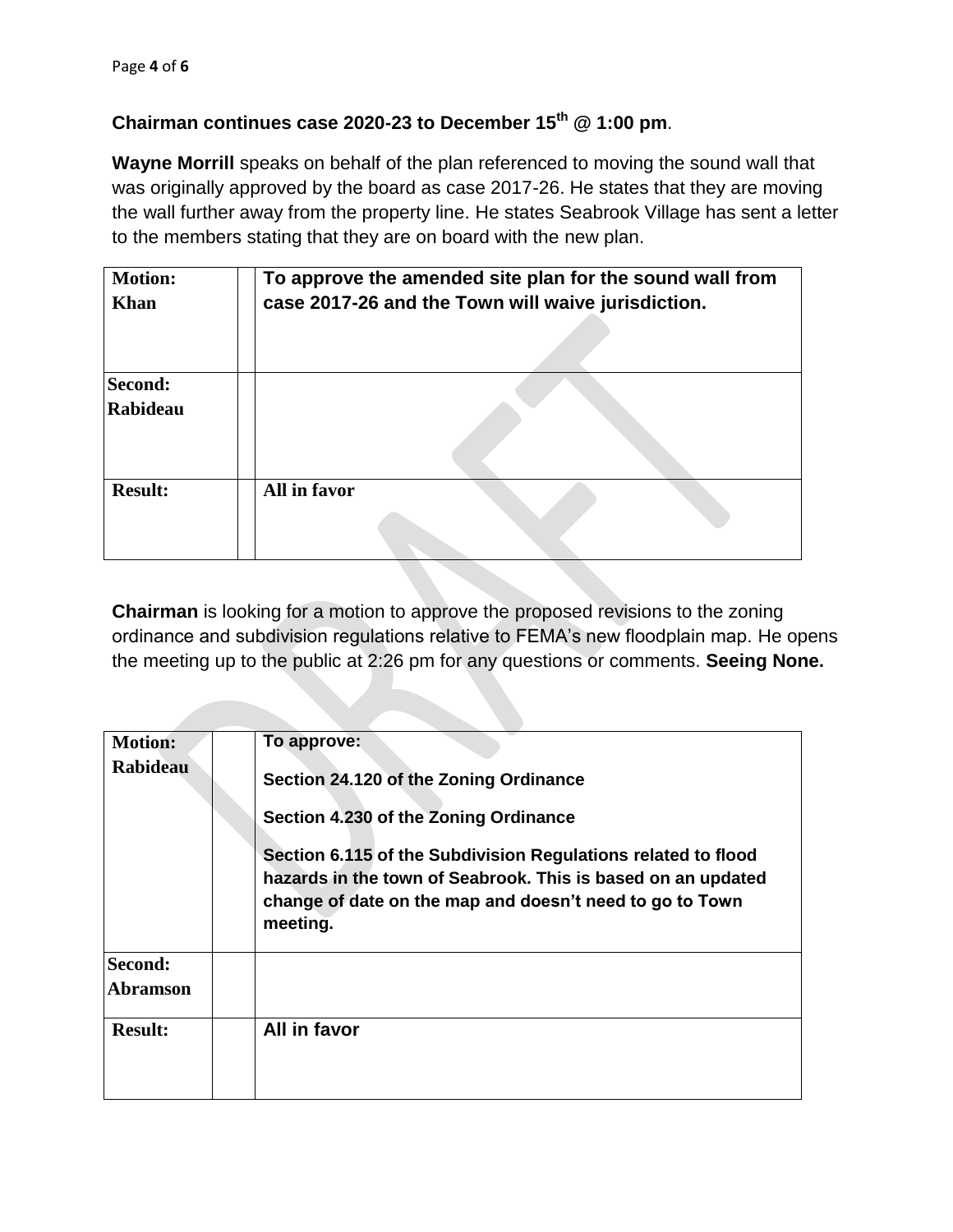#### **Other Business:**

## **Release of the bond in the amount \$20,000 from Robpat/Midway 106 Ledge Rd. from the prior planning board case 2018-16**

**Chris Raymond** suggests that the board release the site security and has added a letter stating his recommendation to the board.

| <b>Motion:</b><br><b>Khan</b> | To release the bond in the amount of \$20,000 to<br>Robpat/Midway @ 106 Ledge Rd. Tax Map |
|-------------------------------|-------------------------------------------------------------------------------------------|
| Second:<br><b>Sanborn</b>     |                                                                                           |
| <b>Result:</b>                | 4 in favor<br><b>Abramson; Abstained</b>                                                  |

## **Discussion of the CIP with the Town Manager has been moved to the December 1, 2020 planning board meeting at 1:00 pm.**

**Chairman** reads a letter from Frank Lanzillo to the board. He states that Mr. Lanzillo has built his addition 5 feet larger than what it was approved to be. Mr. Lanzillo is looking for approval from the board for the extra 5 feet. **Morgan** states that the board has two options; Waive jurisdiction or have Mr. Lanzillo go back in front of the board for an amended site plan. **Rabideau** doesn't have an issue with the over build but he believes that the board needs to set precedence so it doesn't keep happening. **Fowler** recommends that the applicant re-submit a new site plan to the board. Khan will step down as a member because he is an abutter of the property in question. He would like to ask a question to Fowler as a resident. Khan states that the North of their property there is a strip of land that is owned by the town, it abuts their parking lot. Fowler states that there is a stop work order on the approval right now. **Khan** would like to know if the extra five feet is granted to the applicant at the next meeting will the restaurant still be in compliance with the number of seating inside. **Morgan** states that they don't know what their plans are for extra seating so we would need to ask the applicant those questions at our next meeting. **Rabideau** would like to know what the proposed parking is going to be. Sanborn stated that he remembers Henry Boyd saying it was only 15 or 16 spaces.